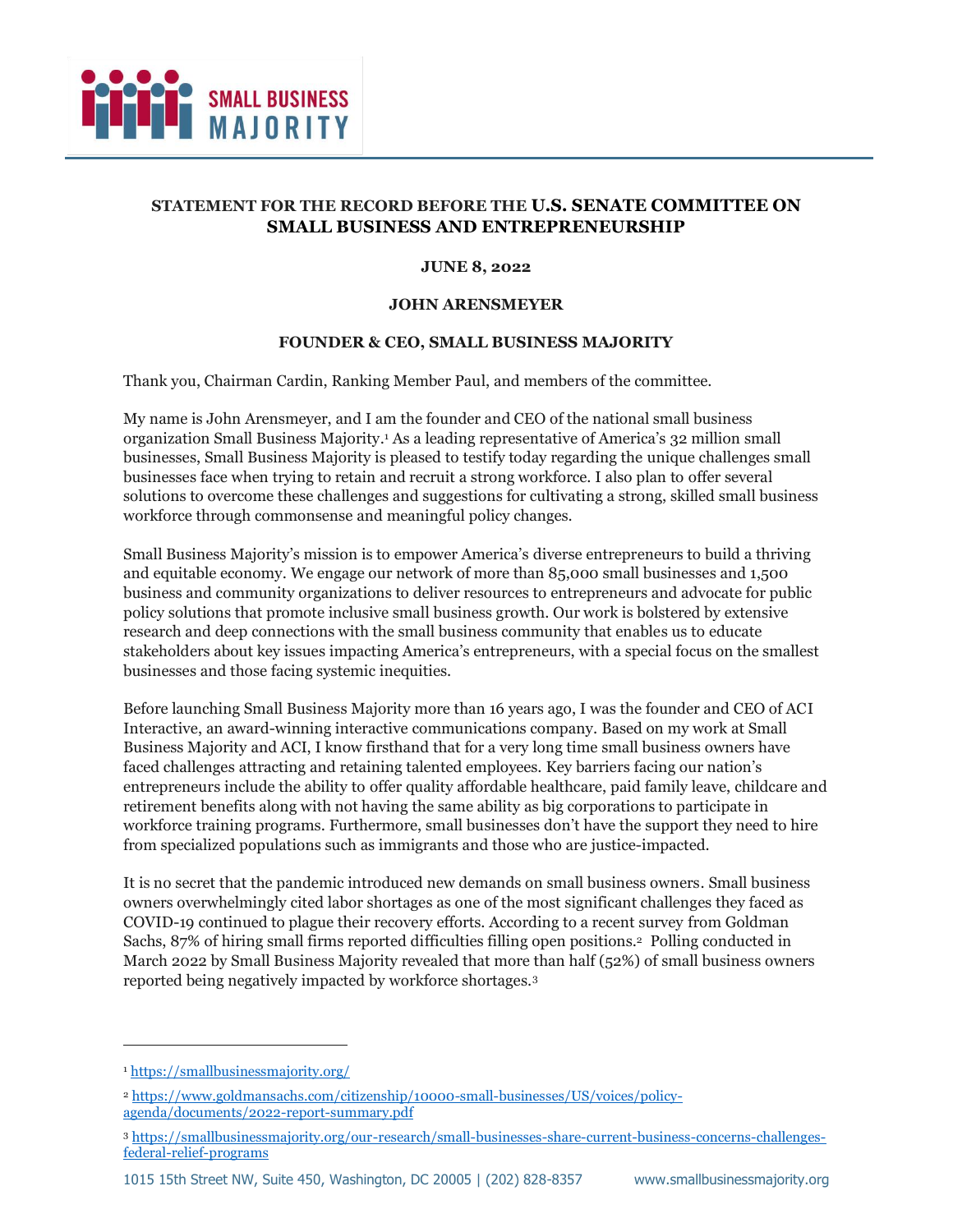Despite limited resources, small businesses are doing what they can to address their workforce challenges. According to our polling, small businesses have taken measures to create more incentives for workers, such as: increasing pay (32%), increasing benefits (20%), creating more part-time positions (26%), and hiring younger staff (23%). <sup>4</sup> However, as emergency financial assistance from the federal government has expired and additional assistance remains stymied by partisan politics, small firms await the resources they need to sustain a long-term recovery.

The recent jobs report released by the Bureau of Labor Statistics showed there is a high demand for workers, meaning that we are currently in a tight labor market. Many small firms have reported the impact hiring and retention during a tight labor market has had on their bottom line. To attract talent, they must compete with larger corporations that can offer more robust benefits, but they need to be able to do so on a level playing field.

It's important for policymakers to understand that small businesses simply do not have the same resources or administrative capacity as large corporations to manage benefit programs like healthcare, paid family leave, childcare and retirement. Therefore, we must support forward-thinking policies that will help small businesses compete. Small Business Majority has outlined several solutions that will strengthen the nation's small business ecosystem and grow a skilled small business workforce.

# **Providing essential benefits**

# *Healthcare*

The "Great Resignation" has incited record numbers of new businesses and entrepreneurs. In the first half of 2021, small businesses with fewer than 50 employees created 1.9 million jobs, the fastest start to small business job growth in any year on record.<sup>5</sup> It also exacerbated workforce challenges for small businesses that had difficulty maintaining health benefits for their workers during a period of uncertainty. As small businesses were forced to close, lay off staff, or cut health benefits for employees, nearly 2.7 million people in the U.S. lost their health insurance over 12 weeks in the spring and summer of 2020.<sup>6</sup> Workers who lost access to benefits at small businesses were more likely to pursue positions at larger firms that guaranteed access to health benefits, thus increasing workforce shortage in the small business community.

These challenges are not new to small business owners because their employees have historically comprised a disproportionate share of the working uninsured, and small businesses have consistently identified healthcare costs as one of the top barriers to maintaining and growing their business.<sup>7</sup> However, the passage of the Affordable Care Act (ACA) allowed small business owners and their employees to access crucial healthcare resources that support stability and affordability. Indeed, more than half of all ACA marketplace enrollees are small business owners, self-employed, or small business employees.<sup>8</sup> Data suggests that recent policies, particularly the American Rescue Plan (ARP), helped fill the coverage gap.<sup>9</sup> While many Americans lost employer-sponsored coverage during the pandemic, new tax credits made available through the ARP, as well as other solutions, played an important role in insulating the small business community from one of the worst consequences of the pandemic.

<sup>4</sup> <https://smallbusinessmajority.org/our-research/small-businesses-views-on-tax-reforms-workforce-shortages>

<sup>5</sup> [https://www.whitehouse.gov/wp-content/uploads/2022/04/President-Biden-Small-Biz-Boom-full-report-](https://www.whitehouse.gov/wp-content/uploads/2022/04/President-Biden-Small-Biz-Boom-full-report-2022.04.28.pdf)[2022.04.28.pdf](https://www.whitehouse.gov/wp-content/uploads/2022/04/President-Biden-Small-Biz-Boom-full-report-2022.04.28.pdf)

<sup>6</sup> <https://jamanetwork.com/journals/jama-health-forum/fullarticle/2783874>

<sup>7</sup> [https://smallbusinessmajority.org/our-research/entrepreneurship-freelance-economy/small-business-owners](https://smallbusinessmajority.org/our-research/entrepreneurship-freelance-economy/small-business-owners-say-government-doesn-t-understand-their-concerns-need-help-healthcare-costs-and-other-challenges)[say-government-doesn-t-understand-their-concerns-need-help-healthcare-costs-and-other-challenges](https://smallbusinessmajority.org/our-research/entrepreneurship-freelance-economy/small-business-owners-say-government-doesn-t-understand-their-concerns-need-help-healthcare-costs-and-other-challenges)

<sup>8</sup> <https://smallbusinessmajority.org/our-research/healthcare/small-businesses-see-significant-gains-aca>

<sup>9</sup> [https://aspe.hhs.gov/sites/default/files/documents/ed44f7bb6df7a08d972a95c34060861e/aspe-data-point-](https://aspe.hhs.gov/sites/default/files/documents/ed44f7bb6df7a08d972a95c34060861e/aspe-data-point-2020-2021-uninsured.pdf)[2020-2021-uninsured.pdf](https://aspe.hhs.gov/sites/default/files/documents/ed44f7bb6df7a08d972a95c34060861e/aspe-data-point-2020-2021-uninsured.pdf)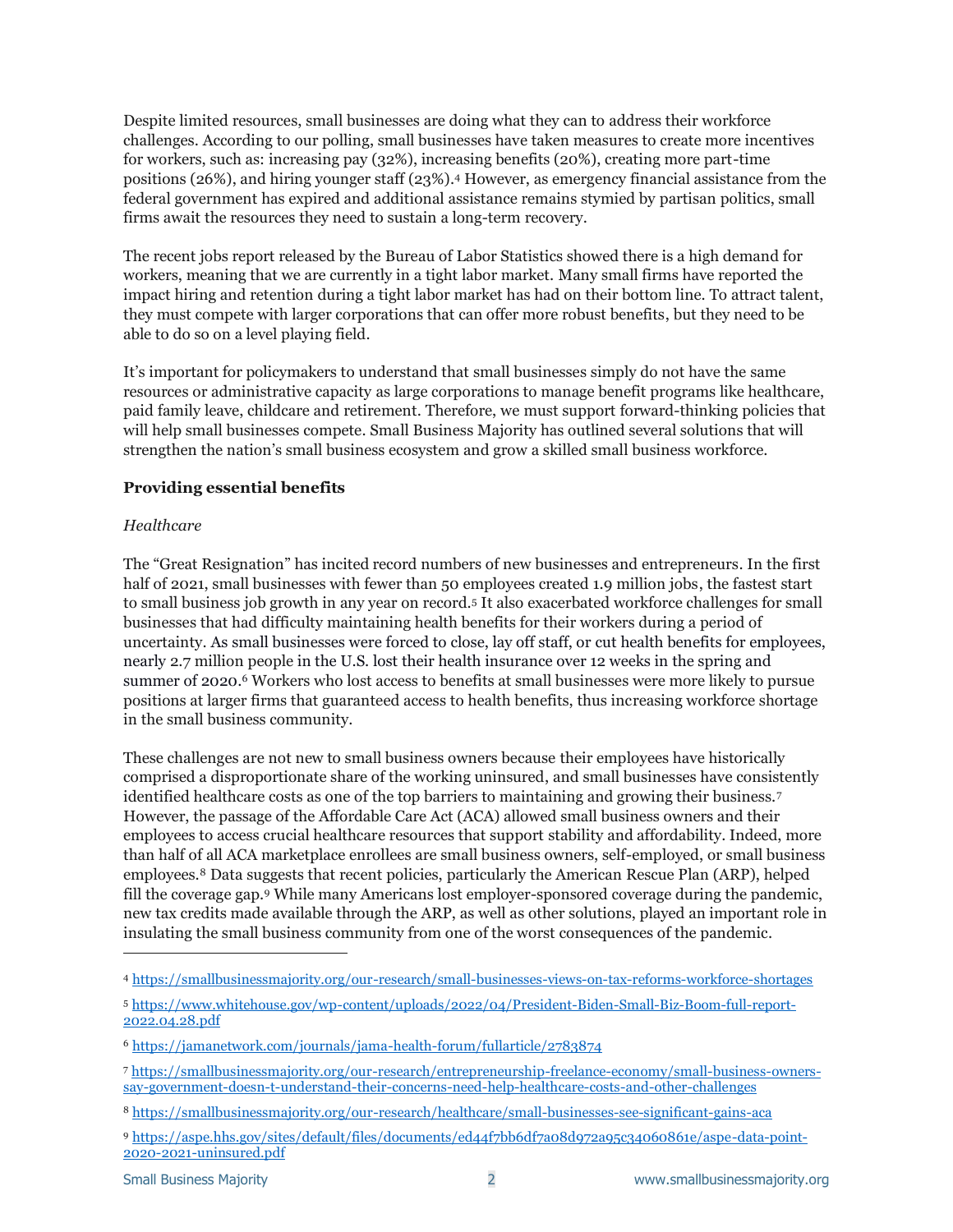However, the success of these affordable healthcare programs remains at risk and must be further bolstered by:

- Extending the premium assistance provided by the ARP that has helped make healthcare more affordable for many entrepreneurs and their employees;
- Addressing the rising costs of prescription drugs, as these costs are hurting small business owners' bottom lines; and
- Passing the Medicaid Saves Lives Act to ensure that the benefits of expanded Medicaid coverage is extended to small business employees and others in the 12 states that have failed to do so on their own.

# *Paid family and medical leave*

Small business owners know it makes good business sense to take care of their employees, as it is crucial to retaining a productive and talented workforce. Unfortunately, many small businesses do not have the resources to offer robust benefits that larger companies can provide, like paid family and medical leave, which puts them at a disadvantage when it comes to attracting and retaining employees. And private insurers generally do not offer affordable, adequate paid leave policies to small businesses. As a result, as of 2019, only 14% of workers in firms with 99 or fewer employees had access to employer-provided paid family leave, compared to 29% of workers in firms with 500 or more employees.<sup>10</sup> This is why small businesses strongly support implementing a federal program that would allow small employers to facilitate access to a paid leave program funded by employee and employer contributions.<sup>11</sup>

A federal insurance program, like that proposed in the Family and Medical Insurance Leave (FAMILY) Act and previous iterations of Presidents Biden's Building a Better America plan, would go a long way toward helping entrepreneurs and their employees through difficult times while also benefiting business owners' bottom lines. What's more, 65% of small businesses support a proposal to establish a national program that would provide four weeks of paid family and medical leave to anyone to care for a new child or to care for a loved one's serious illness or other covered medical leave issues. <sup>12</sup> Research has found that paid leave programs have been popular with small employers in states where the program has been implemented. For example, in California, which has had a paid family leave program in place for more than a decade, some businesses reported cost savings due to reduced employee turnover and most businesses saw no increased costs to their bottom lines.<sup>13</sup>

# *Childcare*

Access to quality, affordable childcare impacts the small business ecosystem in a multitude of ways and therefore is an essential investment small business owners need to address workforce instability.

The lack of access to affordable childcare has also impeded the ability of small businesses to retain a skilled workforce as parents have struggled to return to work amid extreme childcare challenges that grew during the pandemic. Women especially have been forced out of the labor pool due to the lack of access to affordable childcare during the pandemic. Childcare providers are feeling the pinch and we are hearing from our network how this shortage is not only impacting their business, but also their community.

<sup>10</sup> <https://www.bls.gov/ncs/ebs/factsheet/family-leave-benefits-fact-sheet.htm>

<sup>11</sup> <https://www.nationalpartnership.org/our-work/economic-justice/paid-leave-resources.html>

<sup>12</sup> [https://smallbusinessmajority.org/our-research/small-businesses-views-on-vaccine-mandates-supply-chain](https://smallbusinessmajority.org/our-research/small-businesses-views-on-vaccine-mandates-supply-chain-disruptions-and-build-back-better)[disruptions-and-build-back-better](https://smallbusinessmajority.org/our-research/small-businesses-views-on-vaccine-mandates-supply-chain-disruptions-and-build-back-better)

<sup>13</sup> [https://smallbusinessmajority.org/our-research/workforce/california-small-business-owners-support](https://smallbusinessmajority.org/our-research/workforce/california-small-business-owners-support-expanding-state-s-paid-family-and-medical-leave-program)[expanding-state-s-paid-family-and-medical-leave-program](https://smallbusinessmajority.org/our-research/workforce/california-small-business-owners-support-expanding-state-s-paid-family-and-medical-leave-program)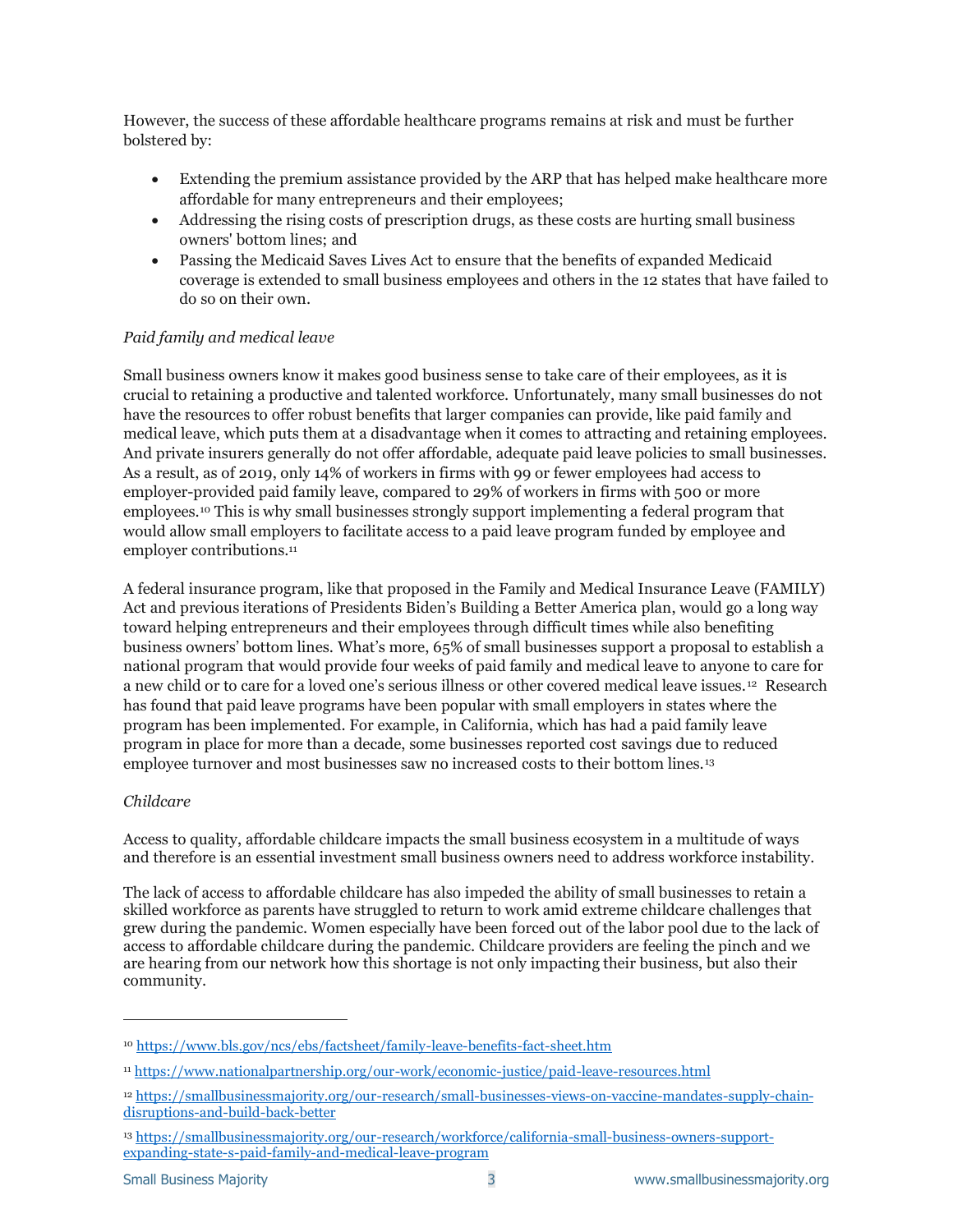"As a childcare provider, I know firsthand the impact of inadequate childcare on a community and workforce. During the pandemic, my industry suffered tremendous losses and with the assistance of federal aid, my small childcare business was able to buffer the effects of low enrollment on my bottom line. But despite our best efforts, we were unable to return our workforce to pre-pandemic levels. Many of our parents and staff could no longer afford to pay for childcare. The pool of educators willing and able to return as childcare providers became very small. Access to affordable and quality childcare isn't a local problem; it is one that should be addressed on a national level. Government support for childcare through long-term subsidies to nearly all working families would enable businesses like mine to charge a little more in tuition and in turn, attract quality talent with the reward of better pay," says Ludmila Parada, president of Nelly's Childcare and Preschool in Campbell, Calif.

Ninety-five percent of childcare providers in the United States are small businesses, and like Ludmila, most childcare providers are women and people of color. Additionally, more than one-third of small business owners with children reported that a lack of access to affordable, high-quality child care was a barrier to starting their business.<sup>13</sup> Congress can help address this gap by expanding and improving federal income tax credits for childcare expenses that would allow working parents to receive a percentage of childcare expenses back as a tax refund.

# *Retirement and wealth building*

The COVID-19 pandemic has highlighted the importance of wealth building, including saving for retirement. As the small business workforce continues to recover, they are searching for the resources they need to prepare for unprecedented financial setbacks. In order to compete and combat staff shortages across multiple industries, small businesses want to provide their employees with retirement packages to help them feel more prepared to face another possible global fiscal crisis. Unfortunately, many small businesses do not have the resources or administrative capability to offer retirement benefits to their employees. As such, a large percentage of small business owners support efforts to establish publicly-administered retirement savings programs to help more small businesses, their employees, and the self-employed save for retirement. <sup>14</sup> In an effort to support retirement packages that better fit the needs of smaller employers, we must expand state Secure Choice programs that offer an easy "on-ramp" for employees to save for retirement. We must also pass a parallel federal program such as that included in the pending Secure Act 2.0, while ensuring that self-employed individuals have similar access.

# **Promoting a more robust workforce pool**

Our country's changing landscape provides us an opportunity to enact policies that would support entrepreneurship bolstered by a ready workforce that includes immigrants and justice-impacted individuals. To do that, we must reassess exclusive policies that restrict our ability to strengthen and grow our workforce, such as outdated immigration laws and regulations that stigmatize second chance hiring.

# *Immigrants*

Immigrants are highly entrepreneurial, launching new companies at twice the rate of native-born Americans and creating large numbers of jobs.<sup>15</sup> This pool is prime for creating candidates that will be able to strengthen the middle class while also boosting recovery in communities through job creation. Research shows that immigrants generally complement rather than compete with American workers

<sup>15</sup> <https://www.sba.gov/sites/default/files/rs396tot.pdf>

<sup>14</sup> [https://smallbusinessmajority.org/our-research/entrepreneurship-freelance-economy/small-business-owners](https://smallbusinessmajority.org/our-research/entrepreneurship-freelance-economy/small-business-owners-say-government-doesn-t-understand-their-concerns-need-help-healthcare-costs-and-other-challenges)[say-government-doesn-t-understand-their-concerns-need-help-healthcare-costs-and-other-challenges](https://smallbusinessmajority.org/our-research/entrepreneurship-freelance-economy/small-business-owners-say-government-doesn-t-understand-their-concerns-need-help-healthcare-costs-and-other-challenges)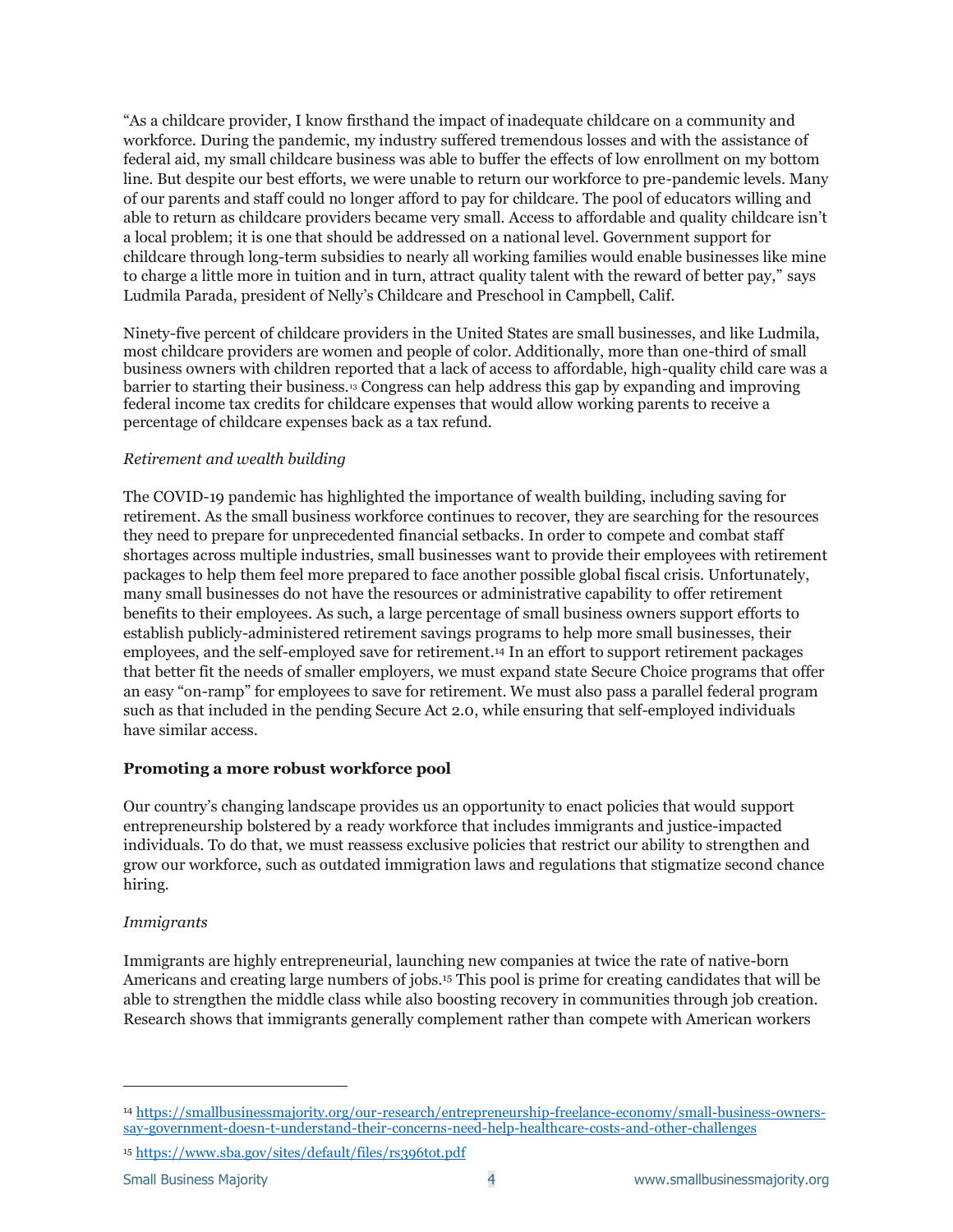because they have different skill sets and educational backgrounds.<sup>16</sup> Moreover, immigrants help grow the economy by filling labor needs, purchasing goods and paying taxes. When more people work, productivity increases. To keep this population engaged in the small business ecosystem, it is necessary that we pass comprehensive immigration reform guaranteeing eventual citizenship for those who contribute to our economic success. More immediately, we must expand the H-1B visa program to allow more visas for both skilled and low-skilled foreign workers while decreasing the waiting period for rejected applicants from one year to three months.

#### *Justice-impacted individuals*

Though often overlooked due to persistent stigma, second chance hiring opens an enormous untapped talent pool for small employers. Research has shown that most employers hiring justice-impacted individuals have positive experiences and notably lower turnover rates.<sup>17</sup> Small business owners within our network have shared their own personal experiences with second chance hiring.

"I was initially very hesitant to hire someone who had been to prison. I was not sure how to ask employment questions without sounding inappropriate. I ultimately decided to hire a justice-impacted individual, and I'm glad I did. I valued his positive attitude more than the circumstances of his criminal record. The relationship that I pursued became mutually beneficial because he is now one of my most reliable employees," shares Ron Nelson, president and general manager of Pioneer Overhead Door in Las Vegas, Nev.

Justice-impacted individuals are often eager to contribute to their communities and to achieve financial independence. These traits are highly favored and too important to overlook during a labor shortage. When justice-impacted individuals come home after paying their debt to society, our workforce will be positively impacted if we equip them with the tools and resources they need to rebuild their lives, including opportunities for employment and entrepreneurship. Some of the tools and resources needed include: supporting occupational licensing reform, implementing clean slate procedures, and creating materials that will educate small businesses on the benefits of second chance hiring.<sup>17</sup> In turn, this population will themselves perhaps be inspired to launch businesses and careers that provide them with income and generate economic prosperity.

# **Equipping small businesses with workforce training resources**

As small businesses struggle to attract and retain talented employees in a tight labor market, many know that offering workforce training will attract quality talent and retain skilled labor. A study by Pew Research Center found that 87% of workers believe training and developing new job skills throughout their work life is essential to succeed in the workplace.<sup>18</sup> But providing training and apprenticeship programs is an investment that many small employers struggle to undertake.

If policymakers want small businesses to succeed, they must invest more in helping small business owners get the resources they need to train a skilled workforce. We hear this firsthand from members of our network.

"As a small employer, I pay for my apprentices' training out-of-pocket, which costs about \$100,000 over a five-year training period. These trainings are necessary for our field, yet there are no assistance options through the government," says Melanie Lichtfeld, owner of Lichtfeld Plumbing, Inc. in Madison, Wis.

<sup>16</sup> [https://research.stlouisfed.org/publications/page1-econ/2014/05/01/the-economics-of-immigration-a-story](https://research.stlouisfed.org/publications/page1-econ/2014/05/01/the-economics-of-immigration-a-story-of-substitutes-and-complements/)[of-substitutes-and-complements/](https://research.stlouisfed.org/publications/page1-econ/2014/05/01/the-economics-of-immigration-a-story-of-substitutes-and-complements/)

<sup>17</sup> <https://www.prisonpolicy.org/reports/outofwork.html>

<sup>18</sup> <https://www.pewresearch.org/social-trends/2016/10/06/the-state-of-american-jobs/>